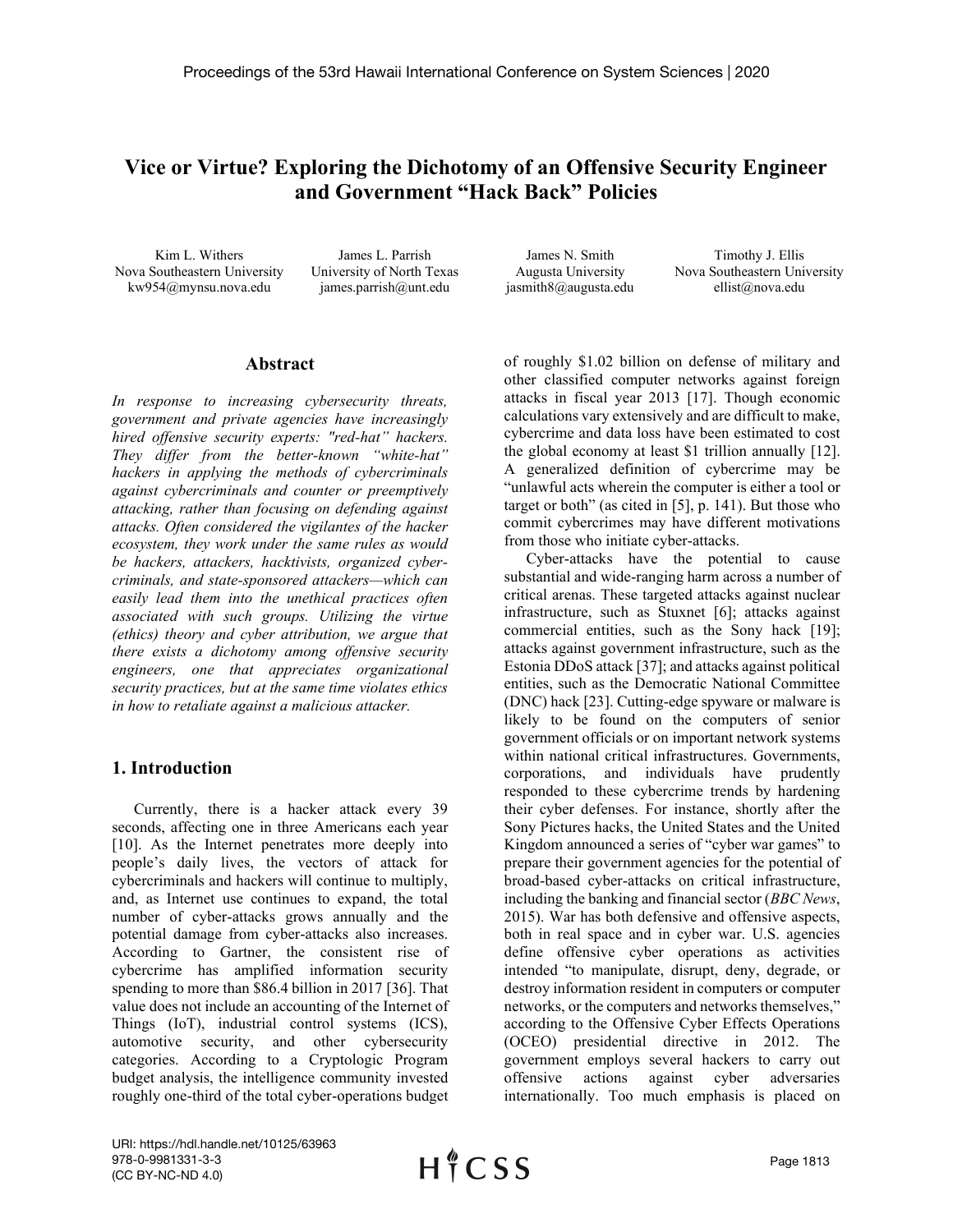offensive retaliation by these hackers. Overconcentrating on offense can be dangerous and destabilizing because it encourages offensive actors to attack first and ferociously before an adversary can [34].

The term hacking has evolved over the years, but in general, it refers to the use of a computer to gain unauthorized access to information systems or to exploit the weaknesses of computer networks [21]. "Hacker" can mean either someone who compromises computer security or a skilled developer in the free or open-source software movements [22]. Hacks are deployed for various reasons as diverse as the thrill of the conquest, protests, profit, and bolstering status within the hacker community. Notably, hackers are not inherently bad, nor does the word "hacker" definitively mean "criminal."

Offensive security engineers are known as "red hat" hackers, who use hacking techniques to perform their job functions. (This is as opposed to "white-hat" hackers, who work primarily defensively, and "blackhat" hackers, who act maliciously). Red hats are considered the vigilantes of the hacker community when responding to cyber attribution. For several years, the U.S. military has employed offensive security engineers to attack cyber adversaries using potent cyber weapons or cyber tools that can break into enemy computers [18]. Offensive security techniques have since spread to business communities and social media platforms such as Facebook. Demand continues to grow in government and industry circles for engineers with offensive skills and ever-moresophisticated cyber tools, including malicious software with such destructive potential as to qualify as cyberweapons implanted in an enemy's network [18].

Despite all of the security countermeasures implemented by security practitioners, the protection of data and other asset security is an ongoing process with no winners. As their work continues to evolve, offensive security engineers must know and adhere to the ethical practices of an organization so that the appropriate security policies are upheld, preventing illegitimate access. Yet, at the same time, they may easily succumb to their hacker vices when presented with an adversarial attack situation. This article investigates the ethical dichotomy of offensive security engineers, employing virtue (ethics) theory and cyber attribution. Therefore, answers were sought to the following specific research question:

Do offensive security engineers or hackers find it unethical to retaliate against nation-state actors?

### **2. Contribution to Information Systems**

Modern threats *—* such as worms, viruses, phishing, denial-of-service (DoS) attacks, and botnets *—* underscore the need for offensive security research in an increasingly networked and computer-reliant society. Responses to these cyber threats vary from passive observation to the legal right to defend computer systems using aggressive countermeasures [14]. Such Internet security research is itself at one extreme of a broad spectrum of computer security research. We propose, however, that the information systems (IS) field should incorporate features of offensive security research which will require organizations to enable continued growth of the field.

### **3. Offensive Security Background**

Currently, there are different authorities and rules of engagement for offensive as opposed to defensive cyber security. Offense involves exploiting systems, penetrating systems with cyber-attacks, and generally leveraging broken software to compromise entire systems and systems of systems [32]. Conversely, defense means building secure software, designing and engineering systems to be secure in the first place, and creating incentives and rewards for systems that are built to be secure [33]. Ultimately, offensive security is a proactive and adversarial approach to protecting computer systems, networks, and individuals from attacks.

A major revelation of offensive security practices came with the discovery of Stuxnet in 2010, a computer sabotage operation reportedly conducted by the United States and Israel to destroy machines used in Iran's nuclear program. Stuxnet is a large, complex piece of malware with many different components and functionalities, written to target an industrial control system (ICS) or set of similar systems [15], such as those used in gas pipelines and power plants. Stuxnet is estimated to have infected 50,000 to 100,000 computers, mostly in Iran, India, Indonesia, and Pakistan [6] — unstable areas prior to possible cyberprompted disruptions.

Moreover, U.S. intelligence agencies initiated 231 offensive cyber operations in 2011, nearly threequarters of them against key targets such as Iran, Russia, China, and North Korea, some intended to disrupt nuclear proliferation [17]. This included placing covert implants in more than 80,000 machines around the world. And they are not alone; China and Russia are regarded as the most challenging cyber threats to the United States. U.S. intelligence has come to believe that China's state-employed hackers by day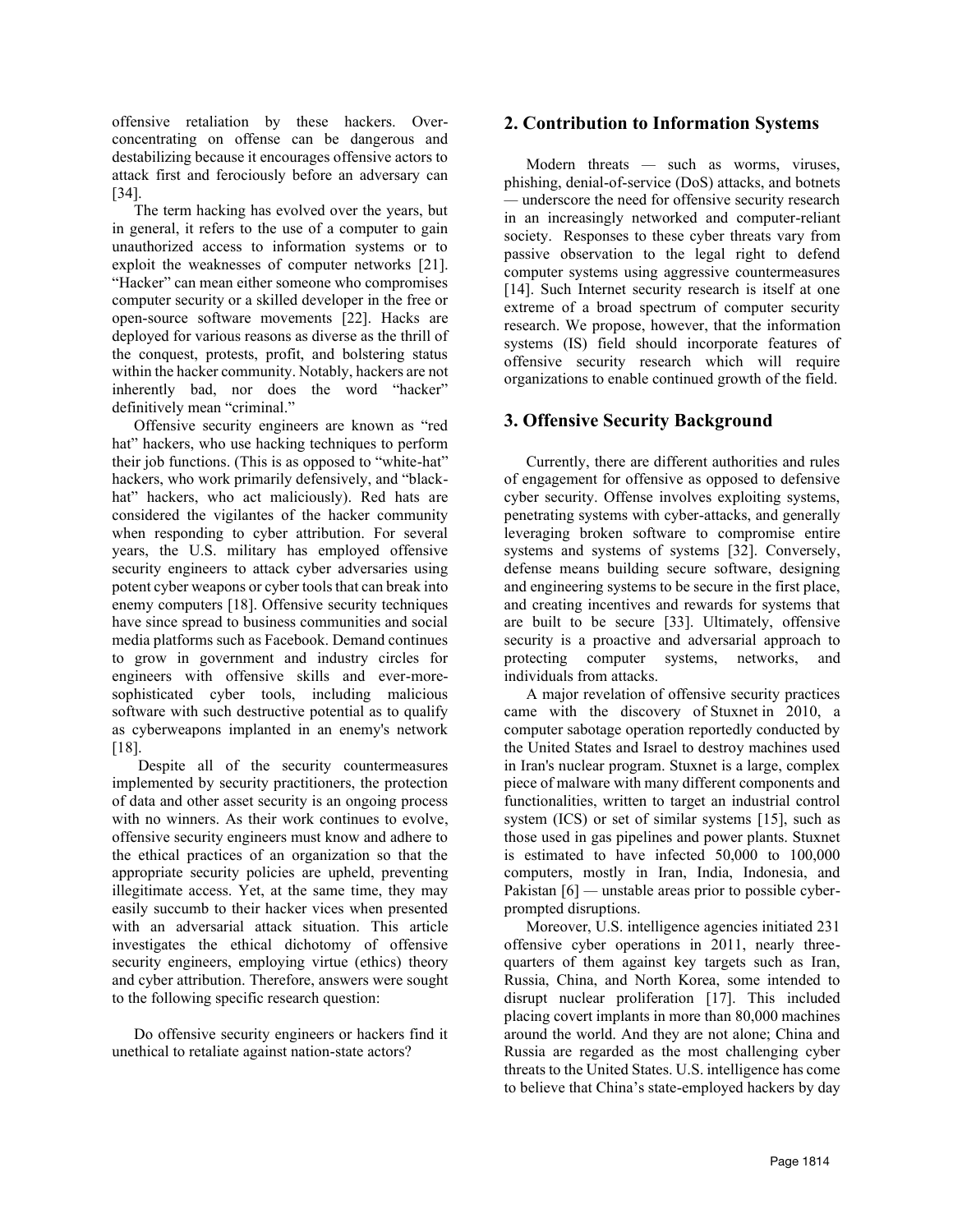return to work at night for personal profit, stealing valuable U.S. defense industry secrets and selling them  $[17]$  — so, threats are clearly present and must be addressed.

President Obama's directive on cyber-operations stated that military cyber-operations resulting in the disruption, destruction, or manipulation of computers must be approved by the president [38]. This specific directive is known as Presidential Policy Directive-20, or PPD-20, focuses on cybersecurity as a top priority. The policy considers the evolution of cyber threats to the growing U.S. infrastructure, establishing principles and processes for the use of cyber operations so that cyber tools are integrated with the full array of national security tools. Relevant portions of PPD-20 include a restriction in type:

"Operations and related programs or activities  other than network defense, cyber collection, or DCEO *—* conducted by or on behalf of the United States Government, in or through cyberspace, that are intended to enable or produce cyber effects outside United States Government networks."

They also offer some sense of the emergent nature of cyberthreats:

"Offensive Cyber Effects Operations OCEO can offer unique and unconventional capabilities to advance U.S. national objectives around the world with little or no warning to the adversary or target and with potential effects ranging from subtle to severely damaging. The development and sustainment of OCEO capabilities, however, may require considerable time and effort if access and tools for a specific target do not already exist."

They further offer something of a mission statement:

"The United States Government shall identify potential targets of national importance where OCEO can offer a favorable balance of effectiveness and risk as compared with other instruments of national power, establish and maintain OCEO capabilities integrated as appropriate with other U.S. offensive capabilities, and execute those capabilities in a manner consistent with the provisions of this directive."

Political science literature argues that military entities *—* such as those addressed by PPD-20 *—* are more prone to favor offensive operations than other kinds of bureaucracies [50]. Early evidence suggests that this "cult of the offensive" operates regarding cyber warfare. For example, James Cartwright, the former Vice Chairman of the U.S. Joint Chiefs of Staff, called for the United States to engage in more offensive cyber operations, and reportedly created a bureaucracy to that end [44]. And while government agencies, such as the U.S. National Security Agency (NSA), Department of Homeland Security (DHS), and the Defense Department's Cyber Command are responsible for defending government networks using offensive techniques, private companies are largely left to defend themselves on their own. In the wake of enormous cyberattacks on such companies as Uber, Equifax, Yahoo, and Sony, and the theft of e-mails from the DNC's server, some members of Congress are trying to pass a significant revision of the Computer Fraud and Abuse Act [41].

The bipartisan bill, known as the Active Cyber Defense Certainty Act (ACDCA), gives individuals and companies the legal authority to take action on networks, servers, and other infrastructures they do not own to establish attribution of an attack, disrupt an ongoing attack, and monitor the attacker. The bill proposes "to provide a defense to prosecution for fraud and related activity in connection with computers for persons defending against unauthorized intrusions into their computers." The majority of hacking incidents involve groups or nation-states that attack from servers outside of the United States — and outside the jurisdiction of the ACDCA legislation. Ultimately, the ACDCA wants to enable broader active cyber defense abilities to the private sector. Government legislation could make similar instances of collateral damage more common.

Some experts acknowledged that many companies already are pursuing attackers in ways that could be considered violations of the Computer Fraud and Abuse Act of 1986. The Computer Fraud and Abuse Act of 1986 prohibits anyone from "knowingly" accessing a computer "without authorization." The changes would permit companies, and private citizens, that are victims of cybercrimes to "hack-back," also referred to as active-defense [20]. It is essential for our society to be prepared and for businesses and governments to be ahead of the attackers and other actors with malicious intents. But this presents difficulties.

# **4. Offensive Cyber Attribution**

Law enforcement and military authorities seeking to check malicious cyber activity face a fundamental challenge: the "attribution problem" [43]. This entails the task of identifying the author of a cyber-attack or cyber-exploitation. The attribution problem permeates the cybersecurity literature. Rid & Buchanan [39] noted that "the attribution debate is evolving surprisingly slowly," with an excessive focus on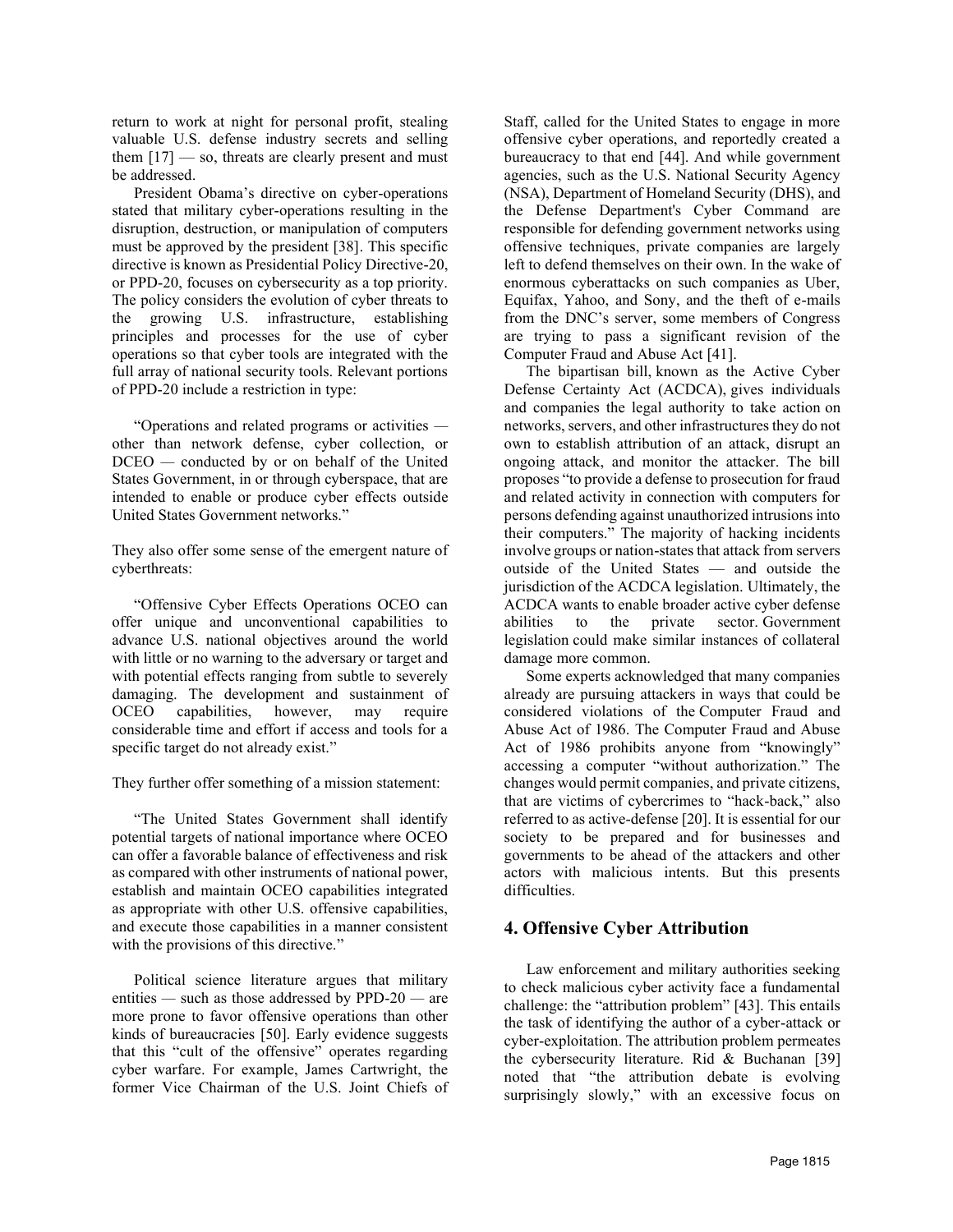technical forensics. They argued that attribution is not impossible for the defender, because even the most sophisticated attackers ultimately make mistakes, but it is difficult and resource-intensive, requiring specialized skills and substantial time invested. Moreover, a clever adversary can mask its tracks by routing attacks or exploitations through anonymizing computers around the globe.

Attributing a cyber operation through common techniques such as technical forensics, as well as other intelligence sources and situational context [3], reverse-engineering [7], source tracking [29], honeypots [48], and sink-holing [4] can prove difficult. Sometimes traceback and related forensic tools can provide adequate attribution. Human and other forms of intelligence-gathering can further aid in cyber attribution. The difficulty of this problem stems not only from the amount of effort required to find forensic clues, but also the ease with which an attacker can embed false clues to mislead security professionals [43]. Without sufficient attribution, it is not possible to enforce policy, law, or pacts to support business and government objectives. The inability to enforce laws makes creating new ones meaningless and gives malicious attackers little motivation to behave. Additionally, distinguishing between statesponsored and private attacks has been under debate for years, making criteria for state responsibility unsettled. There are growing calls to deal with the cyber-attribution problem by making a nation responsible for all cyber-attacks that emerge from within its borders, even if the attacks are not sponsored by that nation [8]. Such calls increase the impetus to gain control of the online environment and on those who will act badly within it.

Foreign intelligence organizations are constantly trying to break into the networks that undergird U.S. military operations. Amid all this, military organizations have noted the success of cyber attackers in damaging computer systems and have hoped to use these same techniques or "exploits" for military advantage, much as they seek a wide variety of ways to gain advantage in warfare [11]. This is accomplished by employing offensive security engineers in the fight against cyber attribution using offensive techniques. The United States promotes its cyber warriors as the best at offense, with the capability of using cyberweapons against their adversaries [9], cyberweapons that can be launched or controlled either externally, from another computer or the Internet, or internally, by spies and saboteurs [25]. The goal of using cyberweapons is to take control of a system without the knowledge of the system's owner so it can be used for the offensive engineer's purposes, called "rootkits" [26]. Sets of such remotely controlled computers can be used to create "botnets," networks of computers gathered under the control of a single user [1]. Hacker botnets have been used for monetary gain by sending spam or phishing email from the slave computers, denial-of-service (DoS) attacks against organizations, sending ransomware to blackmail organizations by threatening malicious mischief, and engaging in cyber-espionage. Botnets developed for military purposes could stop an adversary's military from communicating or fully deploying its weapon systems, making their development attractive.

The DHS, NSA and Cyber Command's strategy for recruiting hackers relies, in part, on appeals to malice and mischievousness: at security conferences (e.g., Black Hat, DEFCON, B-Sides), agency representatives often pitch prospective applicants by promising work that might otherwise land them in prison. These recruiters often describe the job function as an "ethical hacker" or "white hat." Some security experts question whether the term "ethical hacker" is a contradiction in terms, as hacking was originally defined as a criminal activity and still carries that resonance. Conrad Constantine, a security research engineer at AlienVault, stated "The term 'ethical' is unnecessary – it is not logical to refer to a hacker as an 'ethical hacker' because they have moved over from the 'dark side' into 'the light'… The reason companies want to employ a hacker is not because they know the 'rules' to hacking, but because of the very fact that they do not play by the rules" (as cited in [2], p. 66). It is prudent to suspect that prior unprofessional hacking conduct eventually may overflow into official job duties. Few have mastered the rare art of maintaining multiple dispositions. Maintaining ethical standards for red-hat hackers, then, becomes an important concern.

# **5. Vice versus Virtue**

Fieser [16] noted that, "The field of ethics (or moral philosophy) involves systematizing, defending, and recommending concepts of right and wrong behavior" [16]. Normative ethics is a subfield that seeks to develop a set of morals or guiding principles to influence the conduct of individuals and groups within a population (e.g., professional, religious, or societal). Virtue ethics are currently one of three major approaches in normative ethics. In it, virtues are values behind ethical actions or principles behind codes of conduct, moral properties that people use to act ethically. Human nature, social norms, and workplace culture generally pull one toward virtues. Vice, then, is simply a deficiency or excess of virtue; virtue and vice are not exclusive or binary, but exist on continua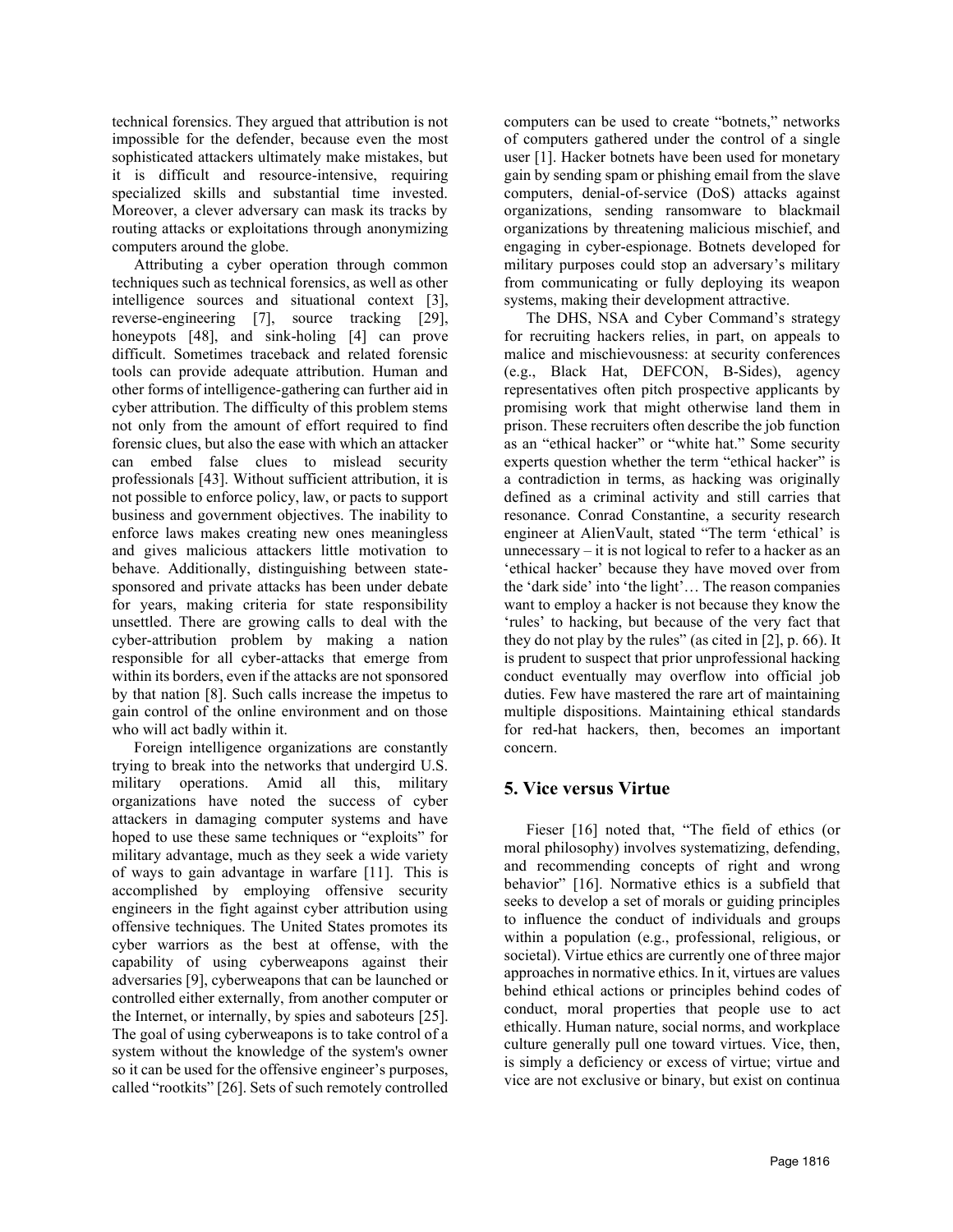with one another, with virtue generally implying or even containing vice [30].

Some hackers who formerly engaged in thrillseeking computer crimes are now assisting or employed by governments and companies to establish and maintain security practices by testing system vulnerability with their own specialized knowledge, thus helping to foil the activities of "black hat" malevolent cyber-attackers. This raises some ethical issues, particularly the question of whether such offensive hackers emphasize computer security as a professional virtue or whether they hack as a socially legitimatized vice. Hackers often discuss their motivations for hacking. These are sometimes characterized as self-justifications, as explanations, or as agonized struggles with personal obsessions and failures [24]. Additionally, hackers often confess to an addiction to computers or computer networks, a feeling that they are compelled to hack. The motivations offered by perhaps the most famous of all hackers, Kevin Mitnick, provides a common articulation of motivations for hacking [24]:

"You get a better understanding of cyberspace, the computer systems, the operating systems, how the computer systems interact with one another, that basically was my motivation behind my hacking activity in the past. It was just from the gain of knowledge and the thrill of adventure, nothing that was well and truly sinister as trying to get any type of monetary gain or anything."

In response to this dilemma, it could be argued that hackers have an ethic or ethos (Greek meaning custom, habit, character, or disposition) that is grounded in the ethical use of computers. There is evidence of such an ethic, which is not imposed by organizational codes of conduct [40], but is based on an intrinsic set of values and beliefs, inspired by an inherent respect for computers and the information they contain *—* and the cyber-attribution of those who do not share this respect. For example, some hackers have spent large amounts of their own time, for no apparent financial gain, in obsessively tracking down malicious cyber-attackers and bringing them to account for the damage they have caused, not only to organizations, but to the ethos of the former hacking community [45, 46]. But while the hacker ethic in response to cyber-attribution is one of exploration and retaliation without thought of virtue or consequences, tolerance of cyber-retaliation has changed over time, since threats and cyber harm have become more serious [28]. Thus, again, the ethical postures of those who would undertake offensive cybersecurity

activities is a matter of concern for individuals, companies, and nations.

# **6. Methodology**

A quantitative survey and descriptive statistics were adopted for this study. Data was collected through self-reporting using convenience sampling. This study focused primarily on offensive security engineers as the population being studied. Offensive security engineers are individuals that use hacking techniques to perform their jobs. Because the study was intended to reach a difficult demographic to survey, a "thank you" splash page at the end of the survey asked subjects to recommend friends to the survey, creating a self-perpetuating sample in accordance with the process of the snowball sampling technique.

In accordance with previously cited literature on hackers and computer security, the authors developed a survey instrument from the collection of preceding literature and articles. For the purpose of the survey design and data analysis, the authors organized questions that would be non-intrusive to the target population of offensive security engineers and hackers.

The research setting is non-contrived because participants used their computers or mobile devices to take the web-based survey. In addition to a web-based survey link, quick response (QR) codes were distributed electronically via LinkedIn groups and Twitter hacker communities.

A 12-item survey was developed and implemented using a Survey Monkey form. The survey included 10 questions that captured the perceptions of the "hack back" initiatives and ethical interpretations. Therefore, this survey seeks to gain feedback from offensive security engineers, red/black teams, or other hackers responsible for pursuing attackers as a key part of their job function.

Survey responses were analyzed using frequency analysis and Pearson's Chi-square  $(p < .05)$  and categorical analysis among demographic variables.

# **6.1 Participants**

The final dataset for statistical analyses included 123 respondents. Of the 123 respondents, 115 (93.5%) were men and eight (6.5%) were women; the majority of the respondents were between the ages of 35 and 44 years (35.77%). Demographic statistics are displayed in Table 1.

Gender and age are often used in the reporting of demographic data; however, previous studies have varied in their use for examining statistical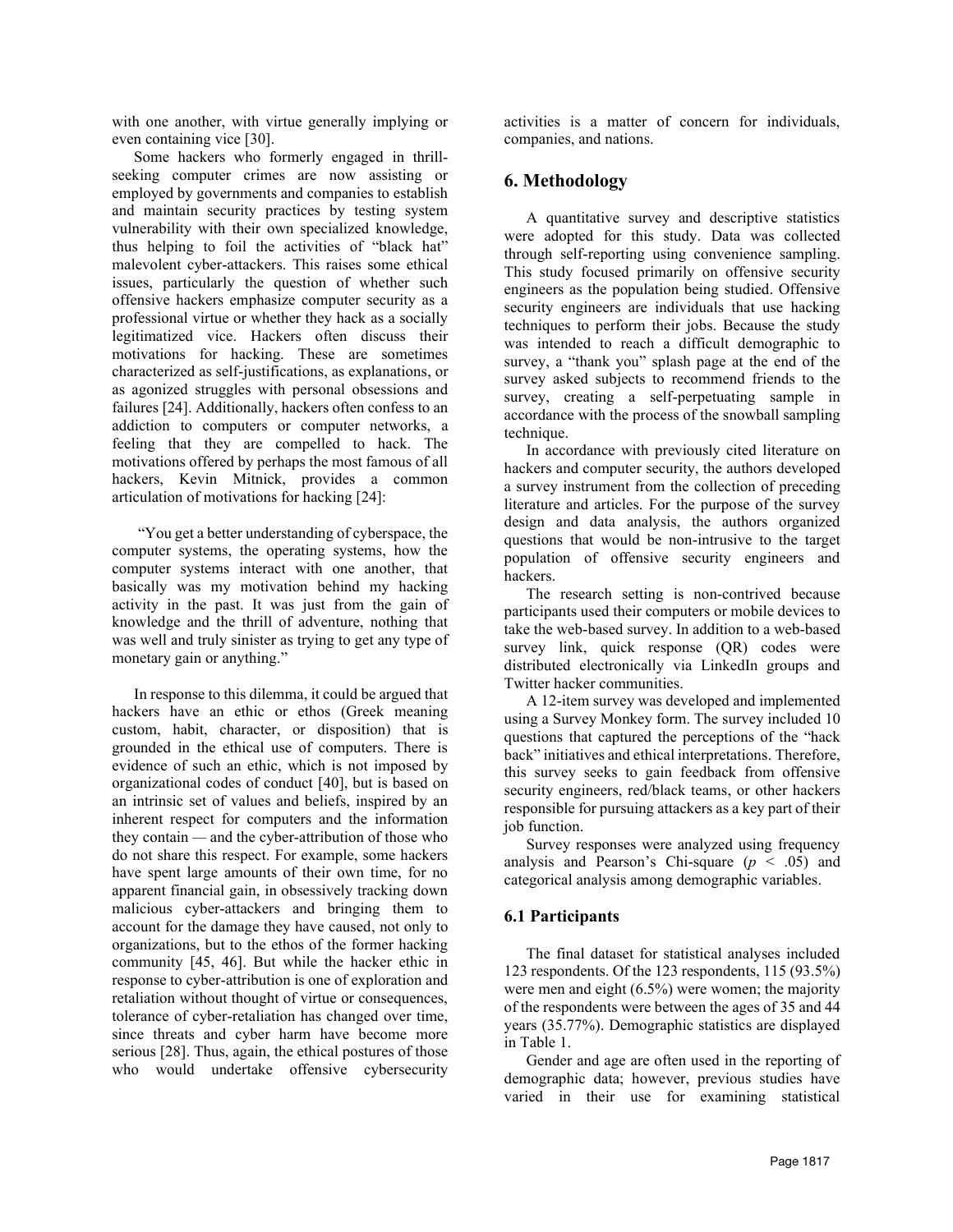differences. Researchers, Mensch and Wilkie [35] found differences in security attitude between men and women.

|  | Table 1: Demographics (Age and Gender) |  |
|--|----------------------------------------|--|
|  |                                        |  |

| Age (in range) | <b>Male</b> | Female | <b>Total</b> | <b>Percentage</b> |
|----------------|-------------|--------|--------------|-------------------|
| $18 - 24$      |             |        |              | 4.1%              |
| $25 - 34$      | 25          |        | 29           | 23.6%             |
| $35 - 44$      | 40          |        | 44           | 35.8%             |
| $45 - 54$      | 32          |        | 32           | 26.0%             |
| $55+$          | 13          |        | 13           | 10.6%             |
| Total          | 115         |        | 123          | 100%              |

**Table 2:** Survey Questions ( Frequency and Category Analysis)

|                                                                                                                                                                      | <b>Frequency Analysis</b> |             |                                                | <b>Category Analysis</b> |                                    |             |                     |                     |
|----------------------------------------------------------------------------------------------------------------------------------------------------------------------|---------------------------|-------------|------------------------------------------------|--------------------------|------------------------------------|-------------|---------------------|---------------------|
| <b>Survey Questions</b>                                                                                                                                              | <b>Strongly</b><br>Agree  | Agree       | <b>Neither</b><br>Agree nor<br><b>Disagree</b> | <b>Disagree</b>          | <b>Strongly</b><br><b>Disagree</b> | Total       | <b>Gender</b>       | Age                 |
| Q1. I am familiar with the<br>industry terms "active<br>cyber defense" or "hack<br>back".                                                                            | 71<br>57.7%               | 37<br>30.1% | 9<br>7.3%                                      | 5<br>4.1%                | 1<br>0.8%                          | 123<br>100% | $p = 0.002$         | $p = 423$<br>(NS)   |
| Q2. A key part my job<br>function is threat<br>intelligence and to "hack<br>back" any adversary<br>who penetrates my<br>network.                                     | 9<br>7.3%                 | 21<br>17.1% | 34<br>27.6%                                    | 33<br>26.8%              | 26<br>21.1%                        | 123<br>100% | $p = 486$<br>(NS)   | $p = 182$<br>(NS)   |
| Q3. I find satisfaction in<br>offensively mitigating<br>attacks against my<br>company's network.                                                                     | 33<br>26.8%               | 32<br>26.0% | 35<br>28.5%                                    | 13<br>10.6%              | 10<br>8.1%                         | 123<br>100% | $p = 0.051$<br>(NS) | $p = 0.963$<br>(NS) |
| Q4. Private companies<br>should be allowed to<br>offensively pursue their<br>attackers.                                                                              | 29<br>23.6%               | 33<br>26.8% | 23<br>18.7%                                    | 19<br>15.4%              | 19<br>15.4%                        | 123<br>100% | $p = 268$<br>(NS)   | $p = 370$<br>(NS)   |
| Q5. It is un-ethical to<br>pursue attackers<br>originating from foreign<br>nation-states.                                                                            | 8<br>6.5%                 | 14<br>11.4% | 19<br>15.4%                                    | 39<br>31.7%              | 43<br>35.0%                        | 123<br>100% | $p = 0.478$<br>(NS) | $p = 802$<br>(NS)   |
| Q6. I am torn between<br>company ethics and<br>performing my offensive<br>job functions against<br>adversaries.                                                      | 9<br>7.3%                 | 24<br>19.5% | 53<br>43.1%                                    | 24<br>19.5%              | 13<br>10.6%                        | 123<br>100% | $p = 252$<br>(NS)   | $p = 461$<br>(NS)   |
| Q7. There should be no<br>prosecution for fraud<br>and related activity<br>involving persons<br>defending against<br>unauthorized intrusions<br>into their networks. | 26<br>21.1%               | 30<br>24.4% | 34<br>27.6%                                    | 21<br>17.1%              | 12<br>9.8%                         | 123<br>100% | $p = 220$<br>(NS)   | $p = 814$<br>(NS)   |
| Q8. I prefer offensive<br>security techniques<br>rather than defensive<br>techniques.                                                                                | 22<br>17.9%               | 19<br>15.4% | 37<br>30.1%                                    | 31<br>25.2%              | 14<br>11.4%                        | 123<br>100% | $p = 487$<br>(NS)   | $p = 141$<br>(NS)   |
| Q9. I enjoy hacking and<br>creating new offensive<br>security techniques to<br>remain current against<br>attacks.                                                    | 35<br>28.5%               | 39<br>31.7% | 28<br>22.8%                                    | 16<br>13.0%              | 5<br>4.1%                          | 123<br>100% | $p = 0.857$<br>(NS) | $p = 070$<br>(NS)   |
| Q10. I will protect my<br>company network from<br>attackers at any cost.                                                                                             | 23<br>18.7%               | 26<br>21.1% | 40<br>32.5%                                    | 23<br>18.7%              | 11<br>8.9%                         | 123<br>100% | $p = 258$<br>(NS)   | $p = 0.016$         |

**Note:** When  $p < .05$  at significance level, items are non-significant, as denoted with (NS).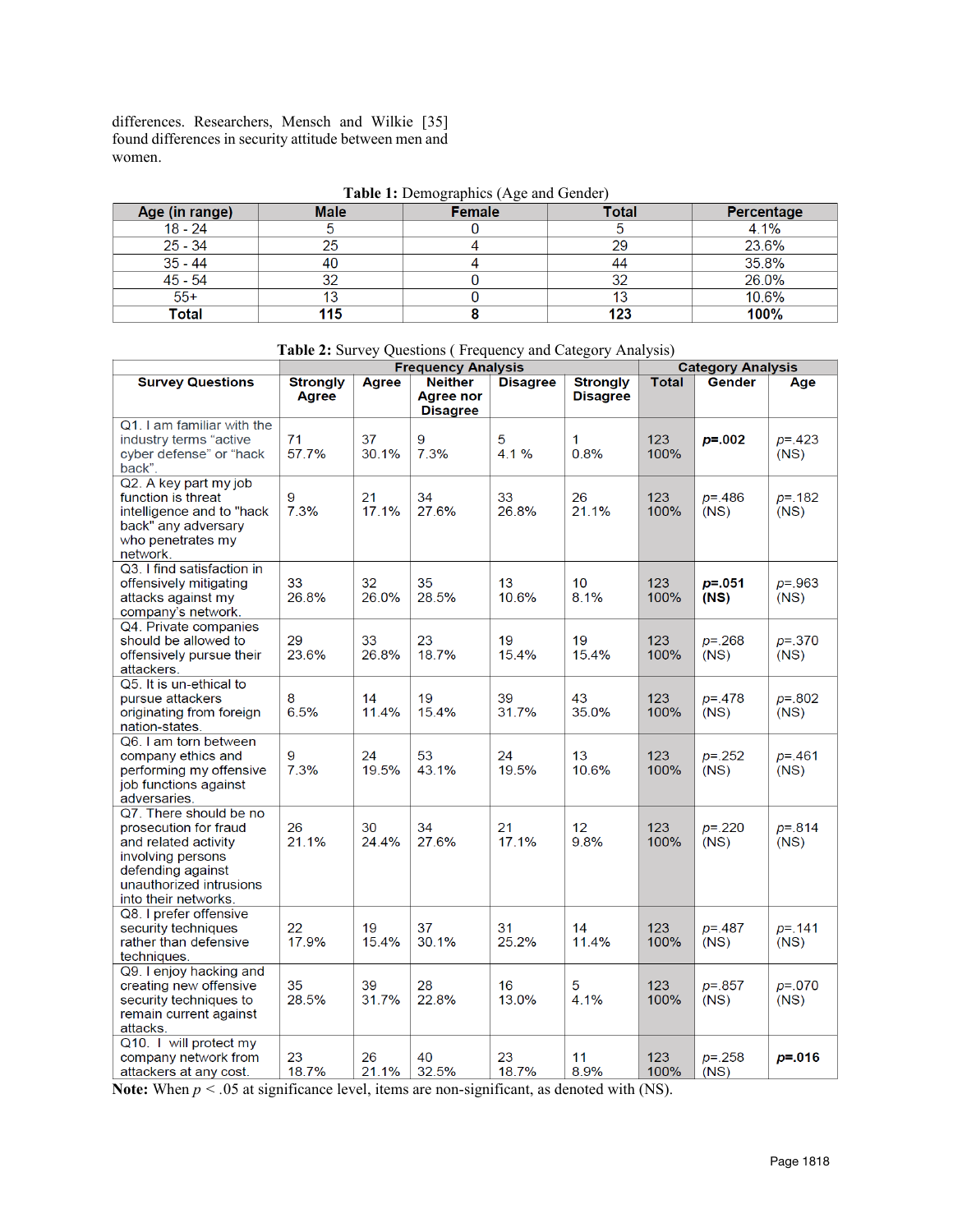### **7. Results**

As shown in Table 1, more males than females participated in the survey. Research for this study and literature on hackers has not uncovered any significant evidence of female hackers [49]. This imbalance is disproportionate even in the field of computermediated technologies [47]. A number of factors explain the paucity of women generally in the computer sciences: childhood socialization, where boys are taught to relate to technology more easily than girls; education in computers occurs in a masculine environment; and a gender bias toward men in the language used in computer science [47, 49].

Table 2 presents the frequency and categorical analyses of survey responses by the respondents. The following discussion examines the frequency analysis for each table first followed by the categorical analysis.

#### **7.1 Frequency Analysis**

The survey contained 10 questions designed to assess how offensive security engineers or hackers report their own vices from a security perspective (Table 2). The questions were worded not to insinuate a hacker's vice. The available responses to these questions were in a "Strongly Agree to Strongly Disagree" 5-point Likert scale format.

Of the 123 respondents, 57.7% (strongly agree, n=71) and 30.1% (agree, n=37) had knowledge of the terms "active cyber defense" or "hack back." Also, 26.8% (strongly agree, n=33) and 26% (agree, n=32) said that they find satisfaction in offensively mitigating attacks, while 23.6% (strongly agree, n=29) and 26.8% (agree, n=33) self-reported that private companies should be allowed to "hack back" their adversaries. Additionally, 35% (strongly disagree, n=43) and 31.7% (disagree, n=39) self-reported that they do not find it unethical to pursue adversaries in foreign countries. Further, 21.1% (strongly agree, n=26) and 24.4% (agree, n=30) self-reported that there should be no prosecution for anyone who defends against foreign adversaries. In regard to motive, 28.5% (strongly agree,  $n=35$ ) and  $31.7\%$  (agree,  $n=39$ ) reported that they enjoy hacking and creating new offensive techniques or tools. Surprisingly, 43.1% (n=53) did not agree or disagree with whether they were torn between company ethics and performing offensive job functions.

When summing the responses for questions Q2 and Q10 respectively, 47.9% (n=59) of respondents reported that it is not part of their job function to "hack back" adversaries. On the other hand, 39.8% (n=49) reported that they would protect their network at all costs and 32.5% neither agreed nor disagreed.

#### **7.2 Categorical Analysis**

In addition to the descriptive measures reported above in Table 2, categorical analysis was done on demographic data in the study. The variables used were gender and age group. No predictions were made on these variables; the study was exploratory.

Table 2 contains Pearson's chi-squared statistics for each of the demographic variables. The only variable with more than one significant result was gender. Males responded more frequently (n=115) than females ( $n=8$ ) and differently on all questions ( $p<$ .05). Thus, we present the following analysis:

One significant difference was found for each of the age and gender variables. For age under Q10, "I will protect my company network from attackers at any cost," more respondents between the ages of 25 and 34 would protect their company network from foreign adversaries no matter the cost. The significant result was  $p=0.016$ . On one hand, this may not be surprising — one might expect this age range to be quicker to attack their adversaries. Although the Pearson's chi-squared was *p*=.051 and not significant for Q3, it is still worthy to mention that more males find satisfaction in offensively protecting their company's network. Finally, for gender significance in Q1, "I am familiar with the industry terms 'active cyber defense' or 'hack back,' more males understood the terms  $(p=.002)$  presented in Q1. Among all respondents, only one female had never heard of the terms.

### **8. Conclusion**

It is fair to conclude that the research question was answered. Based on the respondent's self-report, we found that the majority do not find it unethical to "hack back" adversaries in nation-states and that private companies should be given the right to retaliate without prosecution. Additionally, based on the frequency analysis, there appears to exist a dichotomy of vice versus virtue among offensive security engineers. A few of the questions elicited a high percentage of undecided (neither agree nor disagree) responses; this alludes to such a dichotomy.

As cybercrime continues to be an increasing and evolving threat, attention must turn toward long-term solutions. Simply blocking these attacks does not do so, but instead allows cybercriminals to improve their attacks, which is relatively easy to do in the current environment. Attribution is one of the most promising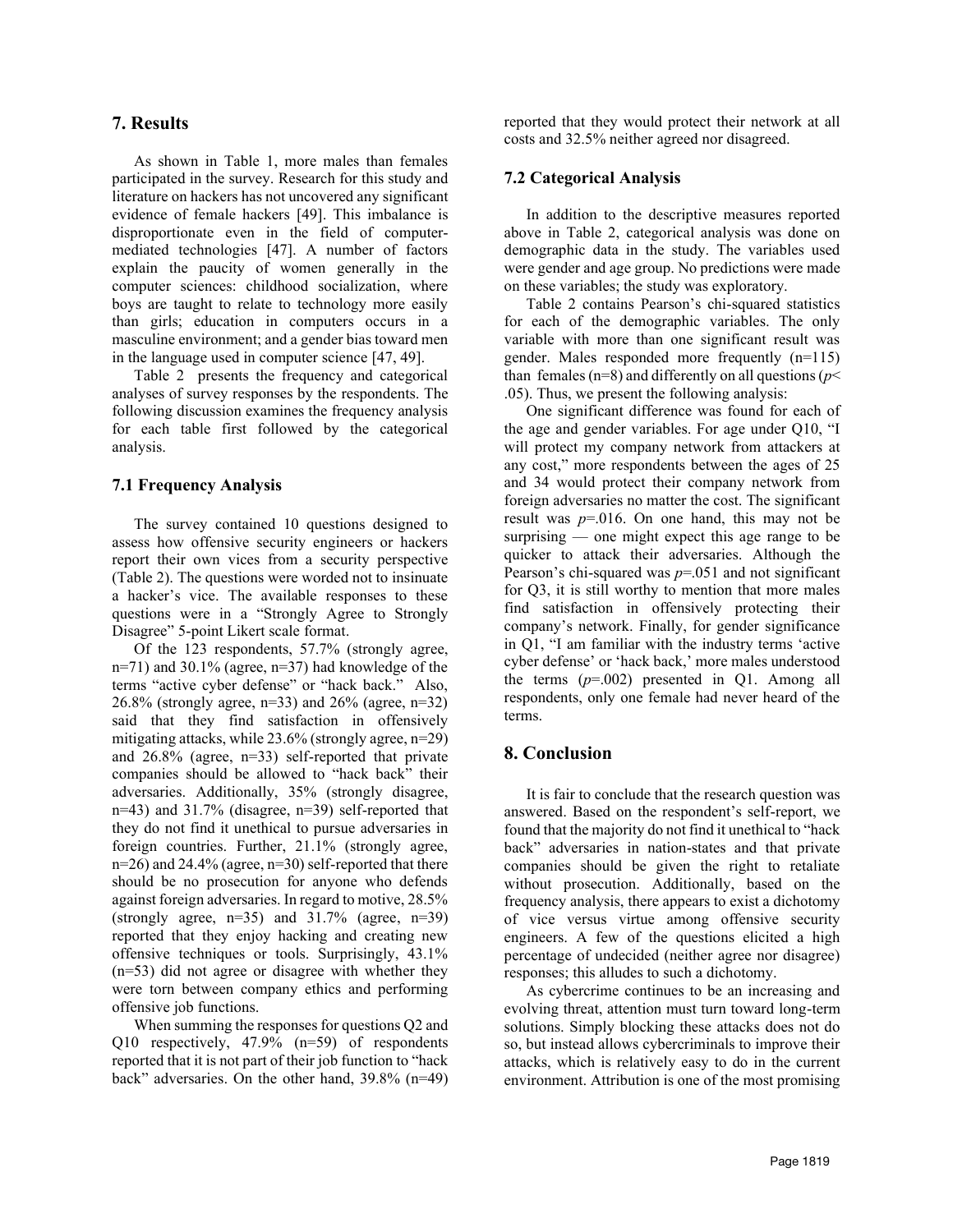ways to increase the risks associated with performing cybercrime, and therefore provide a way to reduce the frequency of cybercrime.

Most public discussion has centered on defense against cyberattacks on governmental, military, and economic concerns. Cyber activities can have defensive or offensive purposes. Defensive cyber activities include upgrading or restoring a computer system that has been damaged, investigating damage in the computer system, and maintaining situational awareness of computer systems and networks. Offensive cyber activities are the insertion of computer programs into an attacker's computer system to observe and collect transmitted information; the disruption, degradation, or destruction of the software of a system; the destruction of the hardware of a system; and the manipulation of a computer system to use it to cause further damage [42].

The hiring point for the government and most businesses is that hackers have considerable skillsets and knowledge about telecommunications, data security, operating systems, programming languages, networks, and cryptography as opposed to less skilled security professionals. Hackers are being employed to perform such offensive cyber activities. The offensive or red-hat hackers who have developed their unique skills by breaking into company and government systems are now being employed for purposes of offensive security against their former colleagues. The hacker ethos for securing computer systems is soon overshadowed by the vice of hacking for the thrill of it. The "attribution problem" will have consequences, requiring offensive hackers to identify and retaliate against attackers on domestic and foreign soil, rejecting state toleration of such cyber-adversaries.

In today's ever-evolving cyber threat landscape where cyber attackers are constantly searching for new ways to circumvent existing security and legislative controls to commit cybercriminal activities, it is essential for offensive hackers to possess current knowledge, skills, and experiences. It is unrealistic to expect that government agencies have all the cyber security expertise required in securing the nation's critical infrastructures. Therefore the "hack-back" initiative is slowly gaining momentum to legalize cyber-retaliation methods among businesses, currently prohibited by the Computer Fraud and Abuse Act.

### **9. Future Research**

The paper as a whole is more interested in laying out the problem and its scope than in actually addressing the problem. Context is essential, to be sure, but the argument can be made that the possibility of vice overwhelming virtue among red-hat hackers and the ongoing concerns with cyber attribution present significant risks for the conduct of offensive cybersecurity activities, and that this issue needs to be given more attention (and space) than it currently receives.

The main limitations to this research are: (1) offensive hacker perceptions were measured as opposed to their actual behavior, and (2) the generalizability of the study is limited because the target participants only included offensive security engineers and hackers from a small population. The sample was unselected and is unlikely to contain many high-rate hackers. Future research might be usefully conducted in other hacker communities or conferences (i.e. Black Hat or DEFCON).

Therefore, one goal of future research would be to demonstrate through more behavioral evidence/attestation whether or not vice does overwhelm. Future investigations should consider developing a survey instrument, based on prior research, to measure the virtues and vices of offensive security professionals. The research would also possibly address philosophical systems that argue that vice inevitably wins out; these philosophies may provide a useful perspective on the general issue. Given that many hackers perceive themselves as libertarian or even Randian, those ideologies also may need to be investigated as a starting point for this work.

Further discussions in the information security field should be about the issue of trust. Some security professionals are opposed to hiring hackers for security work. Dr. Eugene Spafford of Purdue University is quoted as saying, "Do not do business with any company that hires a convicted hacker to work in the security area. …This is like having a known arsonist install a fire alarm." Those entities that do hire hackers overlook their potential for engaging in vice and hire them based on an extensive background check and assumption that they will perform their job functions and not violate the organization's trust or the trust of their clients. Most hired hackers do not misuse their power as they know they are being trusted with something important, and they want to live up to that trust. There are differing beliefs throughout the information technology community that favor both sides of the discussion. However, the importance of cybersecurity differs based on the differing focuses of the individual organizations. This also could be a topic of future research.

To stay ahead of its adversaries, the United States must constantly adjust and improve its cyber offenses and defenses. The U.S. government's ability to defend its networks always lags behind its adversaries' ability to exploit critical infrastructure's weaknesses.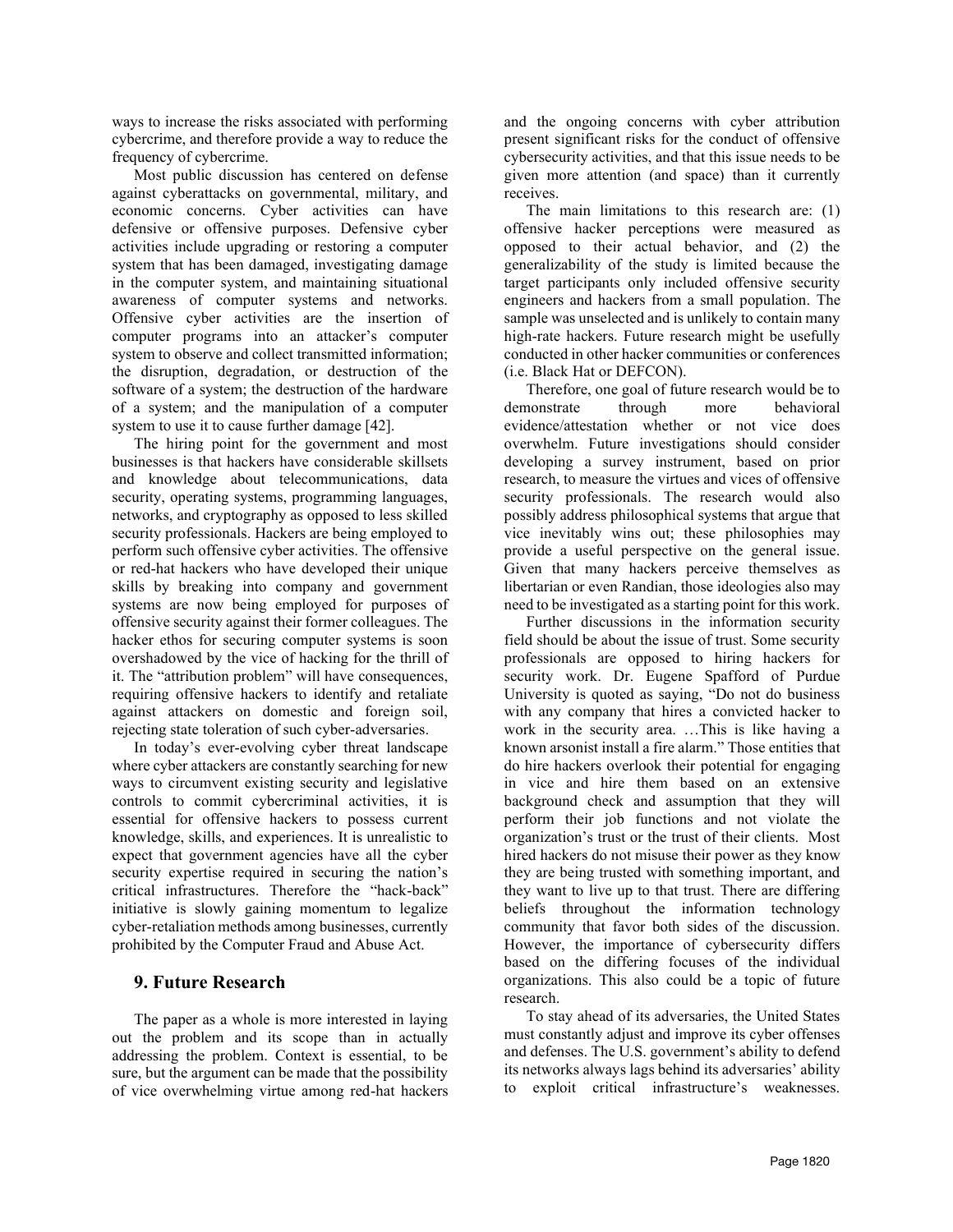Classifications of critical infrastructures vary across countries, but are united by the thought that the relevant asset must be "vital" to count as critical. DHS states that, "Critical infrastructure are the assets, systems, and networks, whether physical or virtual, so vital to the United States that their incapacitation or destruction would have a debilitating effect on security, national economic security, national public health or safety, or any combination thereof." It is unclear whether additional vulnerabilities are introduced to the critical infrastructure by performing offensive techniques or whether this is an underlying concern of the government. Further research may dive deeper into this question.

To date it has proven difficult to define clear rules of engagement for responding to cyberattacks. These rules of engagement will first have to assist in distinguishing among the exploits of a mere hacker, criminal activity (such as fraud or theft), espionage, or an attack by a foreign government entity [31]. The rules will need to describe or at least suggest what is necessary, appropriate, relative, and justified in each particular case, based on relevant domestic and international laws. Therefore, policy structures and ethics of offensive security techniques would be worth examining in future research.

#### **10. References**

[1] Bailey, Michael, Evan Cooke, Farnam Jahanian, Yunjing Xu, and Manish Karir. "A survey of botnet technology and defenses." In 2009 Cybersecurity Applications & Technology Conference for Homeland Security, pp. 299-304. IEEE, 2009.

[2] Bodhani, Aasha. "Bad... in a good way [Information Technology Security]." Engineering & Technology 7, no. 12 (2013): 64-68.

[3] Boebert, W. Earl. "A survey of challenges in attribution." In Proceedings of a workshop on Deterring CyberAttacks, pp. 41-54. 2010.

[4] Bradbury, Danny. "Fighting botnets with sinkholes." Network Security 2012, no. 8 (2012): 12-15.

[5] Chaubey, R. K. An Introduction to Cyber Crime and Cyber Law. Kamal Law House, 2009.

[6] Chen, Thomas M. "Stuxnet, the real start of cyber warfare?[Editor's Note]." IEEE Network 24, no. 6 (2010): 2- 3.

[7] Chikofsky, Elliot J., and James H. Cross. "Reverse engineering and design recovery: A taxonomy." IEEE software 7, no. 1 (1990): 13-17.

[8] Clarke, Richard Alan, and Robert K. Knake. Cyber war. Tantor Media, Incorporated, 2014.

[9] Clarke, Richard. "War from cyberspace." The National Interest 104 (2009): 31-36.

[10] Cybint. 12 Alarming cyber security facts and stats. Retrieved from [https://www.cybintsolutions.com/cyber](https://www.cybintsolutions.com/cyber-security-facts-stats/)[security-facts-stats/](https://www.cybintsolutions.com/cyber-security-facts-stats/); (2018).

[11] Denning, Dorothy E. Information warfare and security. Reading, MA: Addison-Wesley; (1999) September.

[12] Kahn, Robert E., Mike McConnell, Joseph S. Nye Jr, Peter Schwartz, Nova J. Daly, Nathaniel Fick, Martha Finnemore et al. "America's cyber future." Center for A New American Security (2011).

[13] Dittrich, David, Michael Bailey, and Sven Dietrich. "Towards community standards for ethical behavior in computer security research." Technical Report (2009).

[14] Dittrich, David, and Kenneth E. Himma. "Active response to computer intrusions." The Handbook of Information Security 3 (2005).

[15] Falliere, Nicolas, Liam O. Murchu, and Eric Chien. "W32. stuxnet dossier." White paper, Symantec Corp., Security Response 5, no. 6 (2011): 29.

[16] Fieser, J. Ethics. Internet Encyclopedia of Philosophy. (2003).

[17] Gellman, Barton, and Ellen Nakashima. "US spy agencies mounted 231 offensive cyber-operations in 2011, documents show." The Washington Post 30 (2013).

[18] Gjelten, Tom. "First strike: US cyber warriors seize the offensive." World Affairs (2013): 33-43.

[19] Haggard, Stephan, and Jon R. Lindsay. "North Korea and the Sony hack: Exporting instability through cyberspace." (2015).

[20] Himma, Kenneth Einar. Internet security: Hacking, counterhacking, and society. Jones & Bartlett Learning, 2007.

[21] Holt, Thomas J., Adam M. Bossler, and Kathryn C. Seigfried-Spellar. Cybercrime and digital forensics: An introduction. Routledge, 2017.

[22] Hoffman, Chris. "Hacker Hat Colors Explained: Black Hats, White Hats, and Gray Hats." How-To Geek. April 20 (2013).

[23] Inkster, Nigel. "Information warfare and the US presidential election." Survival 58, no. 5 (2016): 23-32.

[24] Jordan, Tim, and Paul Taylor. "A sociology of hackers." The Sociological Review 46, no. 4 (1998): 757-780.